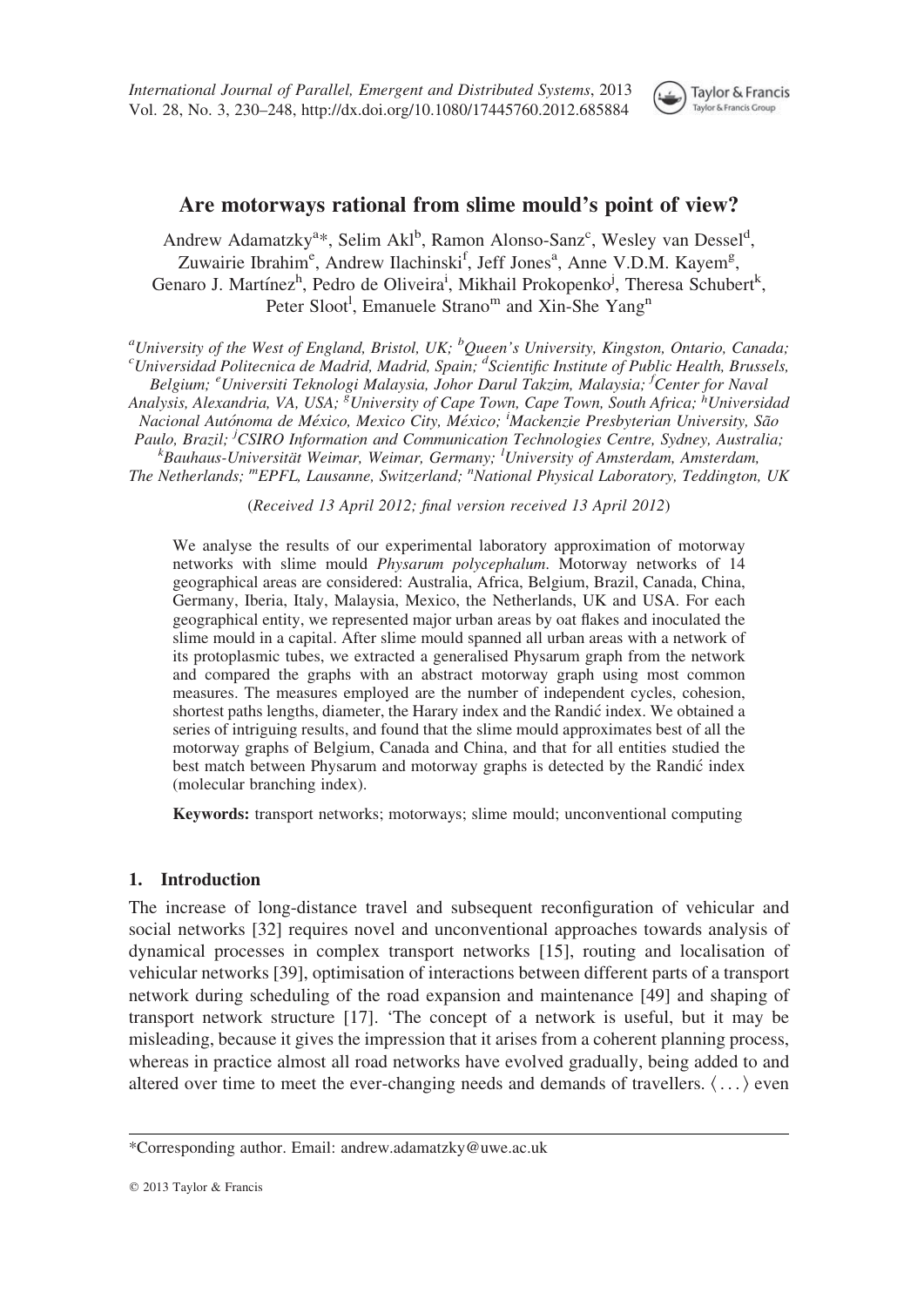our more recently built network of roads, the motorways designated for exclusive use of motor vehicles, has been result of nearly a century of thinking and rethinking about what should be built' [21].

Modern motorway networks are based on the millennium-long emergence of roads. First, there were prehistoric trackways – mesolithic footways established by early men 'seeking most direct and convenient alternatives by process of trial and error' [16,21] or based on the routes selected by the animals [50], timber trackways and droveways (used primarily by cattle). Further development of roads was country specific. Talking about England we can speculate that Romans were building roads along pre-existing trackways and possibly along Ridgeways. In the 1700s, turnpikes were established. They were based on pre-existing roads with few local diversions [18]. The turnpikes were then substituted by single carriageways, dual carriageways and, finally, motorways [21]. Thus, backtracking the history of motorways we arrive to pathways developed by living creatures. How were the pathways developed? Were they efficient? More or less accurate answers could be found by imitating the road network development with living substrates.

While choosing a biological object to imitate the growth of road networks we want it to be experimental laboratory friendly, easy to cultivate and handle, and convenient to analyse. Ants would indeed be the first candidate. They do develop trails very similarly to prehistoric people. The great deal of impressive results has been published on ant-colonyinspired computing [22,45]. However, ant colonies require substantial laboratory resources, experience and time in handling them. Actually very few, if any, papers were published on experimental laboratory implementation of ant-based optimisation (also there is the issue of what happens if ant collide on the paths, or fight), the prevalent majority of publications being theoretical. There is however an object which is extremely easy to cultivate and handle, and which exhibits remarkably good foraging behaviour and development of intracellular transport networks. This is the plasmodium of Physarum polycephalum. Plasmodium is a vegetative stage of acellular slime mould P. polycephalum, a single cell with many nuclei, which feeds on microscopic particles [45]. When foraging for its food the plasmodium propagates towards sources of food particles and microbes, surrounds them, secretes enzymes and digests the food. Typically, the plasmodium forms a congregation of protoplasm covering the food source. When several sources of nutrients are scattered in the plasmodium's range, the plasmodium forms a network of protoplasmic tubes connecting the masses of protoplasm at the food sources. A structure of the protoplasmic networks is apparently optimal, in a sense that it covers all sources of nutrients and provides a robust and speedy transportation of nutrients and metabolites in the plasmodium's body  $[35-37]$ .

Motorway networks are designed for efficient vehicular transportation of goods and passengers, protoplasmic networks are developed for efficient intracellular transportation of nutrients and metabolites. Is there a similarity between these two networks?

To uncover analogies between biological and human-made transport networks and to project behavioural traits of biological networks onto development of vehicular transport networks, we conducted a series of experimental laboratory studies on evaluation and approximation of motorway networks by P. polycephalum in 14 geographical regions: Africa, Australia, Belgium, Brazil, Canada, China, Germany, Iberia, Italy, Malaysia, Mexico, the Netherlands, UK and USA  $[2-14,47]$ . We represented each region with an agar plate, imitated major urban areas with oat flakes, inoculated plasmodium of P. polycephalum in a capital and analysed structures of protoplasmic networks developed. For all regions studied in laboratory experiments  $[2-14,47]$ , we found that the network of protoplasmic tubes grown by plasmodium matches, at least partly, the network of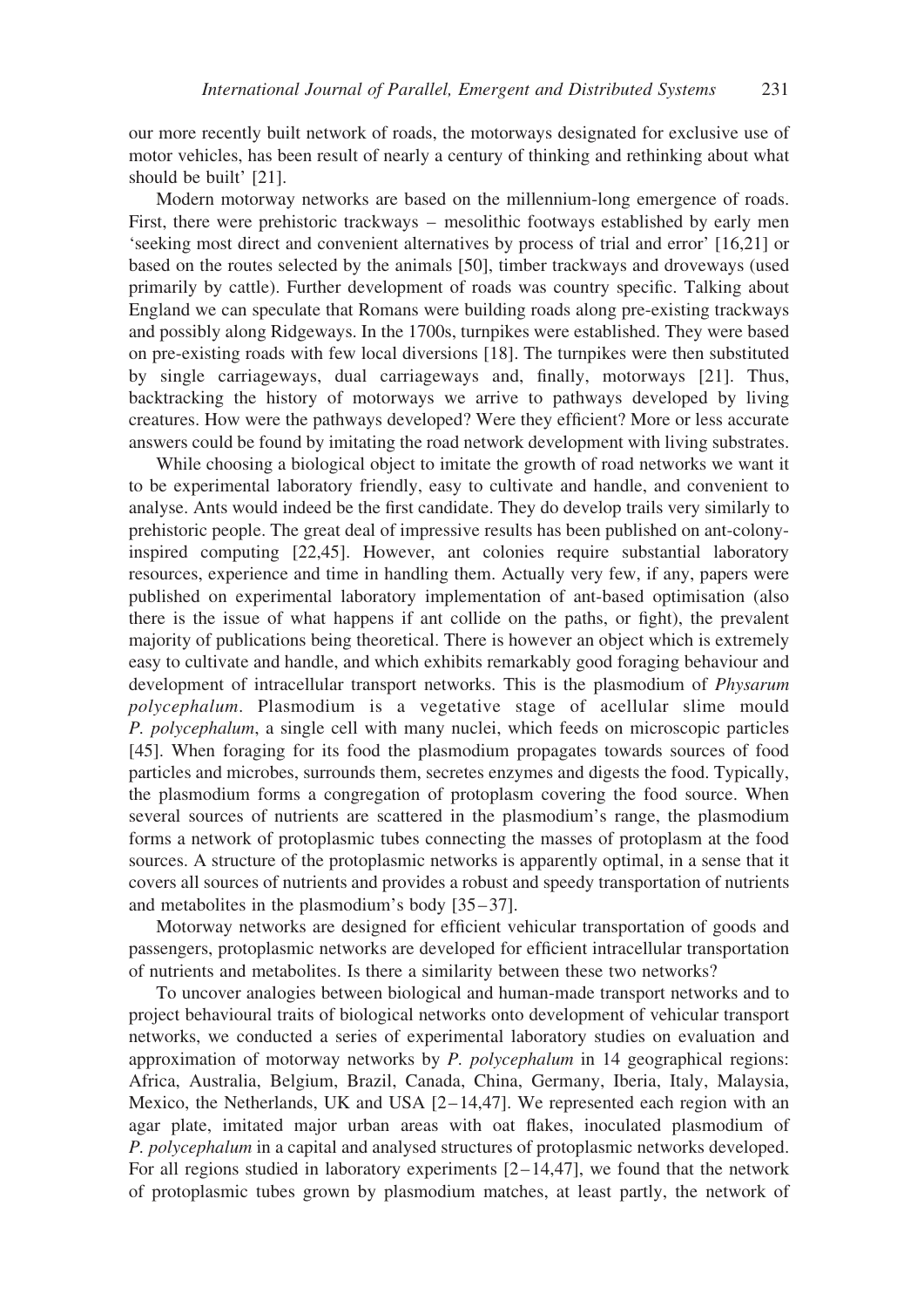human-made transport arteries. The shape of a country and the exact spatial distribution of urban areas, represented by sources of nutrients, may play a key role in determining the exact structure of the plasmodium network. In this study, we aim to answer two principal questions. What measures, apart from straightforward comparison of edges between motorway and plasmodium networks, are reliable indicators of matching? Which regions have the most 'Physarum friendly' motorway networks, i.e. show highest degree of matching between motorways and protoplasmic networks along several measures? In the course of investigation, we got the answers to these questions and also obtained a few quite intriguing results on hierarchies of motorway and protoplasmic networks based on measures and topological indices.

# 2. Experimental

In laboratory experiments  $[2-14,47]$ , we considered 14 regions: Australia, Africa, Belgium, Brazil, Canada, China, Germany, Iberia, Italy, Malaysia, Mexico, the Netherlands, UK and USA. Agar plates, 2% agar gel (Select agar, Sigma Aldrich, http://www.sigmaaldrich.com/united-kingdom.html), were cut in a shape of any particular region and placed in polystyrene square Petri dishes  $120 \text{ mm} \times 120 \text{ mm}$  or  $220 \text{ mm} \times 220 \text{ mm}$ . For each region we chose the most populated urban areas U scaled down locations of which were projected onto agar gel. Numbers of the areas selected for each country are as follows: Africa  $n = 35$ , Australia  $n = 25$ , Belgium  $n = 21$ , Brazil  $n = 21$ , Canada  $n = 16$ , China  $n = 31$ , Germany  $n = 21$ , Iberia  $n = 23$ , Italy  $n = 11$ , Malaysia  $n = 20$ , Mexico  $n = 19$ , the Netherlands  $n = 21$ , UK  $n = 10$  and USA  $n = 20$ , see detailed configurations in Refs  $[2-14,47]$ .

At the beginning of each experiment a piece of plasmodium, usually already attached to an oat flake, is placed in the capital city. The Petri dishes with plasmodium were kept in darkness, at temperature  $22-25^{\circ}$ C, except for observation and image recording (Figure 1). Periodically (usually in 12 or 24 h intervals), the dishes were scanned in Epson Perfection 4490. Examples of typical protoplasmic networks recorded in laboratory experiments are



Figure 1. Experimental laboratory images of protoplasmic networks developed by slime mould P. polycephalum on maps.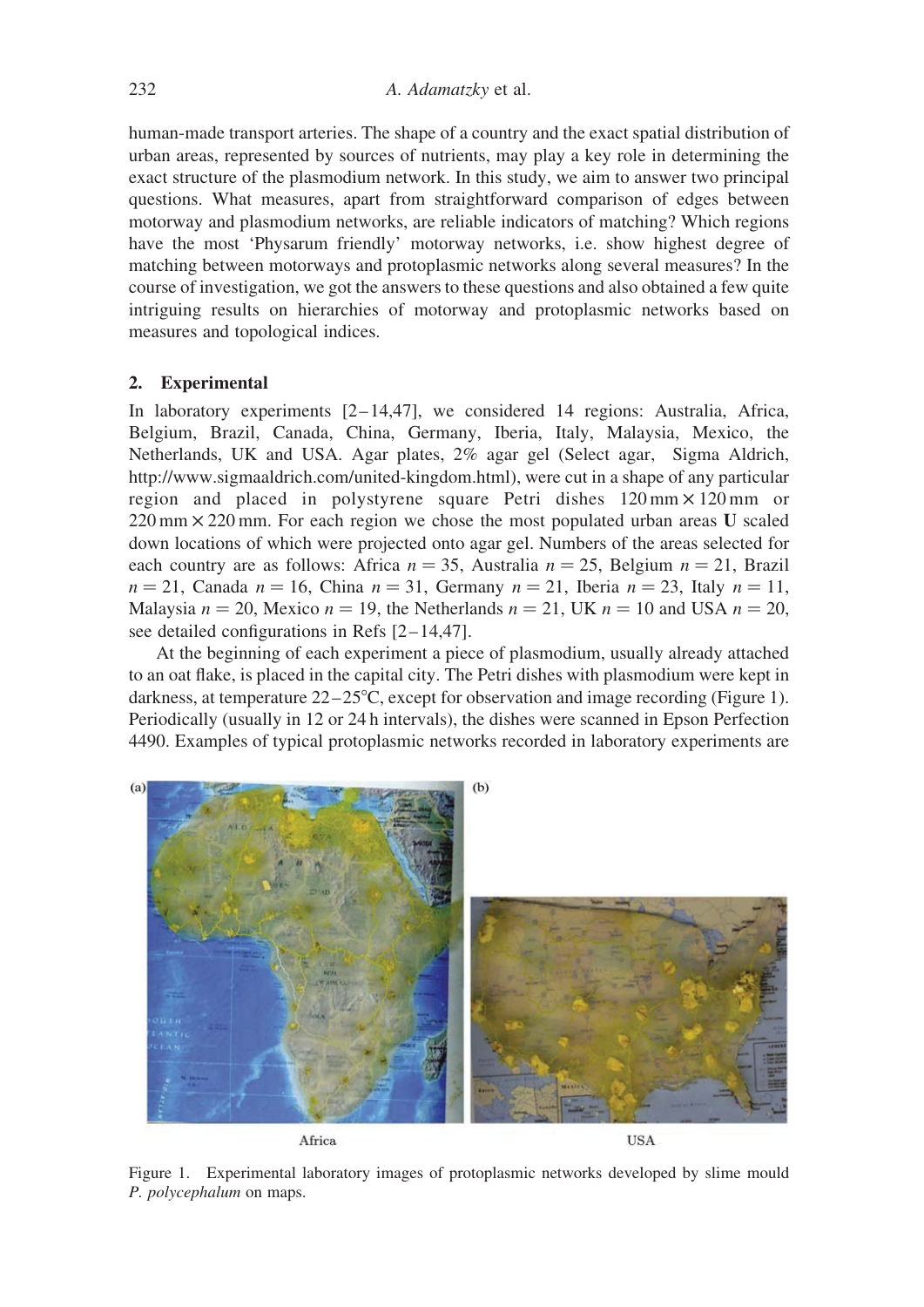shown in Figure 2. Detailed examples and scenarios of colonisation of various regions by the slime mould are provided in original papers  $[2-14,47]$ .

In our experiments, we always inoculated plasmodium of P. polycephalum in a capital of any particular country. This is because in the majority of cases – but not in all cases indeed – capitals are the most populated and industrially developed urban areas, and the road 'diffusion' in ancient times was usually originated from the capital city. For example, see a rough scheme of turnpikes in England (Figure  $3(a)$ ), which demonstrates a classical growth pattern, typical for fungi, myxomycetes and bacterial colonies. Moreover, we can even see evidence of secondary growth from other cities, e.g. in Figure 3(b) we see the main turnpike network growing from London and several sub-networks growing from Bristol, Ross, Leominster, Worcester and Manchester.

Unlike bacterial colonies and fungal mycelia, the Physarum plasmodium is able to shift the mass of its body plan by the adaptive assembly and disassembly of its protoplasmic tube network and utilise the transport of structural components within the network to the leading edge of growth. The morphology of the plasmodium is thus less dependent on the initial inoculation site and the active zone of growth can move throughout the environment as the plasmodium forages for food.

Also, from our previous experimental studies we know that when plasmodium is inoculated in every point of a given planar set, the protoplasmic network formed approximates the Delaunay triangulation of the set [1,44]. Neither of the motorway networks considered match the Delaunay triangulation of major urban areas, thus simultaneous inoculation in all urban areas would not bring any additional benefits.

As with every living creature, the plasmodium of P. polycephalum does not always repeat its foraging pattern. To generalise our experimental results, we constructed a Physarum graph with weighted edges. A Physarum graph is a tuple  $P = \langle U, E, w \rangle$ , where U is the set of urban areas, E is the set edges and  $w : E \rightarrow [0, 1]$  associates each edge of E with a frequency (or weight) of the edge occurrence in laboratory experiments. For every two regions  $a$  and  $b$  from U, there is an edge connecting  $a$  and  $b$  if a plasmodium's protoplasmic link is recorded at least in one of  $k$  experiments, and the edge  $(a, b)$  has a weight calculated as a ratio of experiments where protoplasmic link  $(a, b)$  occurred in the total number of experiments k. We do not take into account the exact configuration of the protoplasmic tubes but merely their existence. In original papers  $[2-14,47]$ , we dealt with threshold Physarum graphs  $P(\theta) = \langle U, T(E), w, \theta \rangle$ . The threshold Physarum graph is obtained from the Physarum graph by the transformation:  $T(\mathbf{E}) = \{e \in \mathbf{E} : w(e) > \theta\}.$ That is, all edges with weights  $\leq \theta$  are removed. With the increase of  $\theta$  in a family of threshold Physarum graphs {P( $\theta$ ),  $\theta = 0, 1, 2, ..., k - 1$ }, the graphs undergo the following transitions (see country-specific details in Refs  $[2-14,47]$ ): non-planar connected  $\rightarrow$  planar connected  $\rightarrow$  disconnected  $\rightarrow$  all nodes are isolated.

In this study, we consider only 'stressed' Physarum graphs  $P(\theta')$ , which have maximum possible values  $\theta'$  and yet remain connected:  $\theta' = \max{\theta : \mathbf{P}(\theta) = \text{connected}}$ . These Physarum graphs are shown in Figure 4. Values of  $\theta'$  for studied regions are illustrated in Figure 6(a).

To compare the Physarum graphs with motorway graphs, we construct a motorway graph  $H$  as follows. Let U be a set of urban regions, for any two regions a and b from U, the nodes a and b are connected by an edge  $(a, b)$  if there is a motorway starting in a and passing in the vicinity of b and not passing in the vicinity of any other urban area  $c \in U$ . Motorway graphs extracted from maps of motorway/highway/expressway/autobahn networks are shown in Figure 5.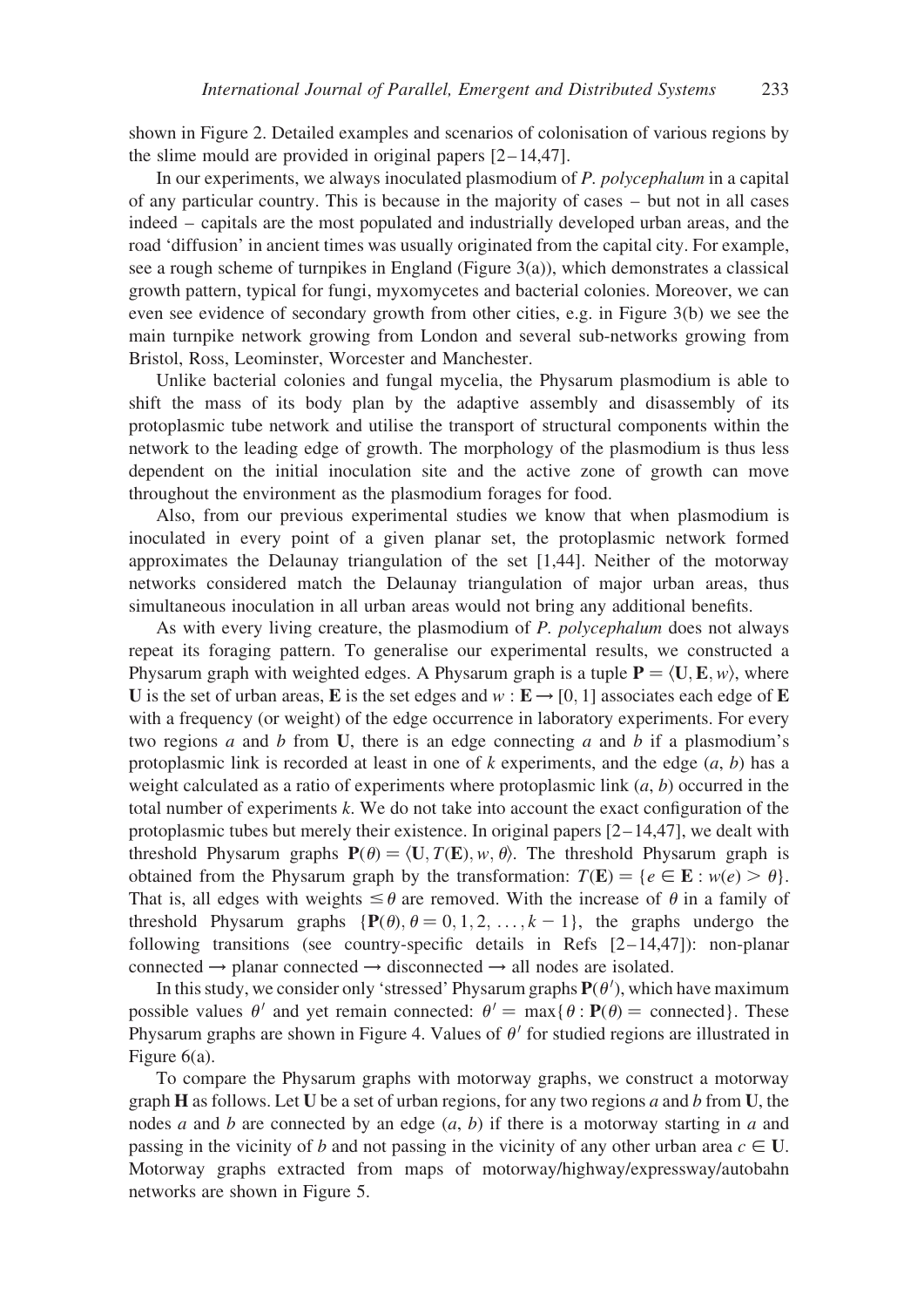

Figure 2. Exemplar configurations of protoplasmic networks developed by slime mould P. polycephalum on major urban areas U obtained in experimental laboratory studies.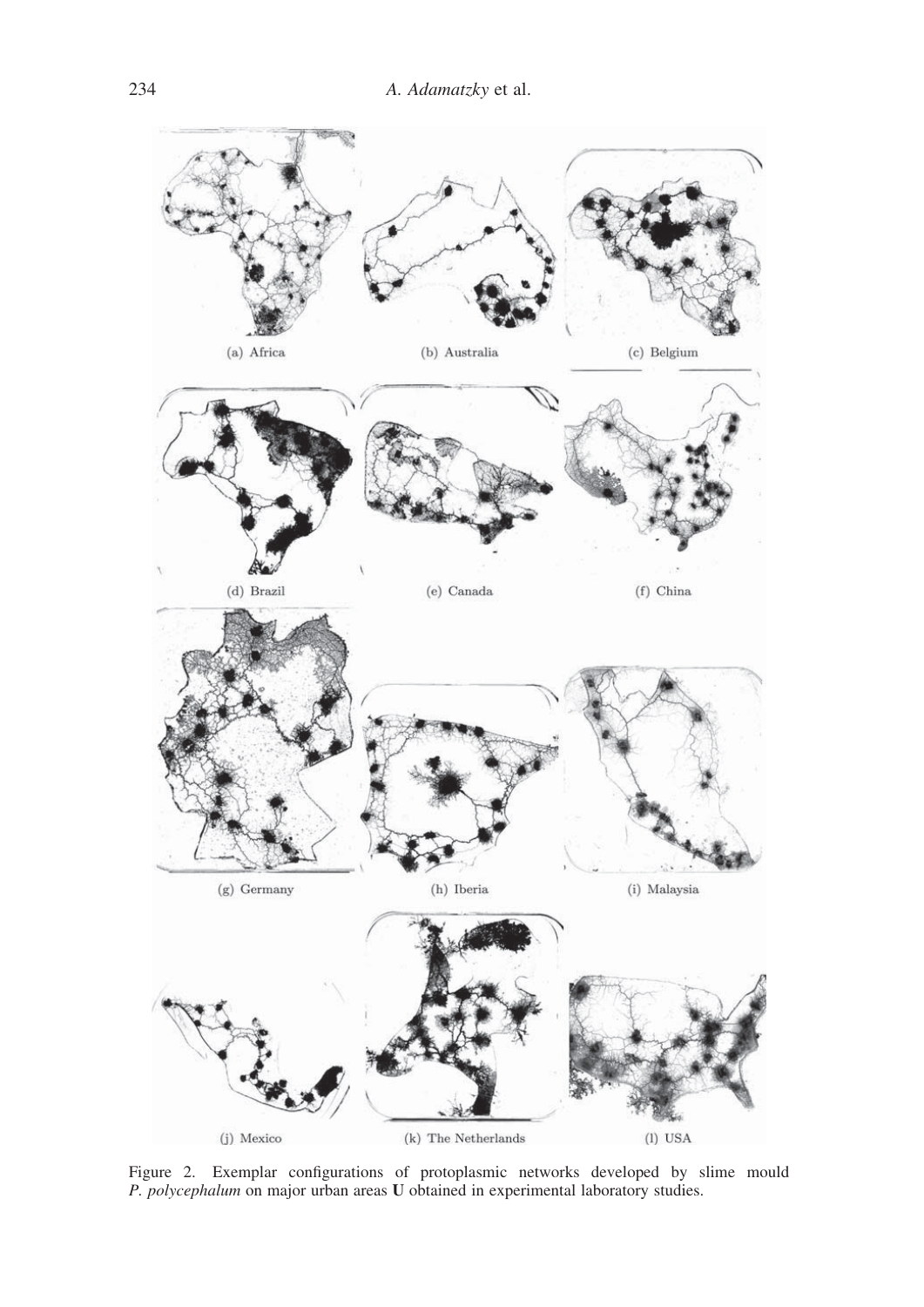

Figure 3. Turnpike road network. (a) A scheme of London turnpike network in England, c. 1720. Modified from Ref. [18]. (b) A scheme of the England turnpike network in 1750. Modified from Ref. [21].

Motorway and Physarum graphs were compared directly and using integral measures and indices. Let  $m$  be a number of edges in motorway graph  $H$ , and  $f$  be the number of edges in Physarum graph  $P$ , *i* and *j* be nodes and *M* and *F* be the adjacency matrices. Direct matching between motorway and Physarum graphs is calculated as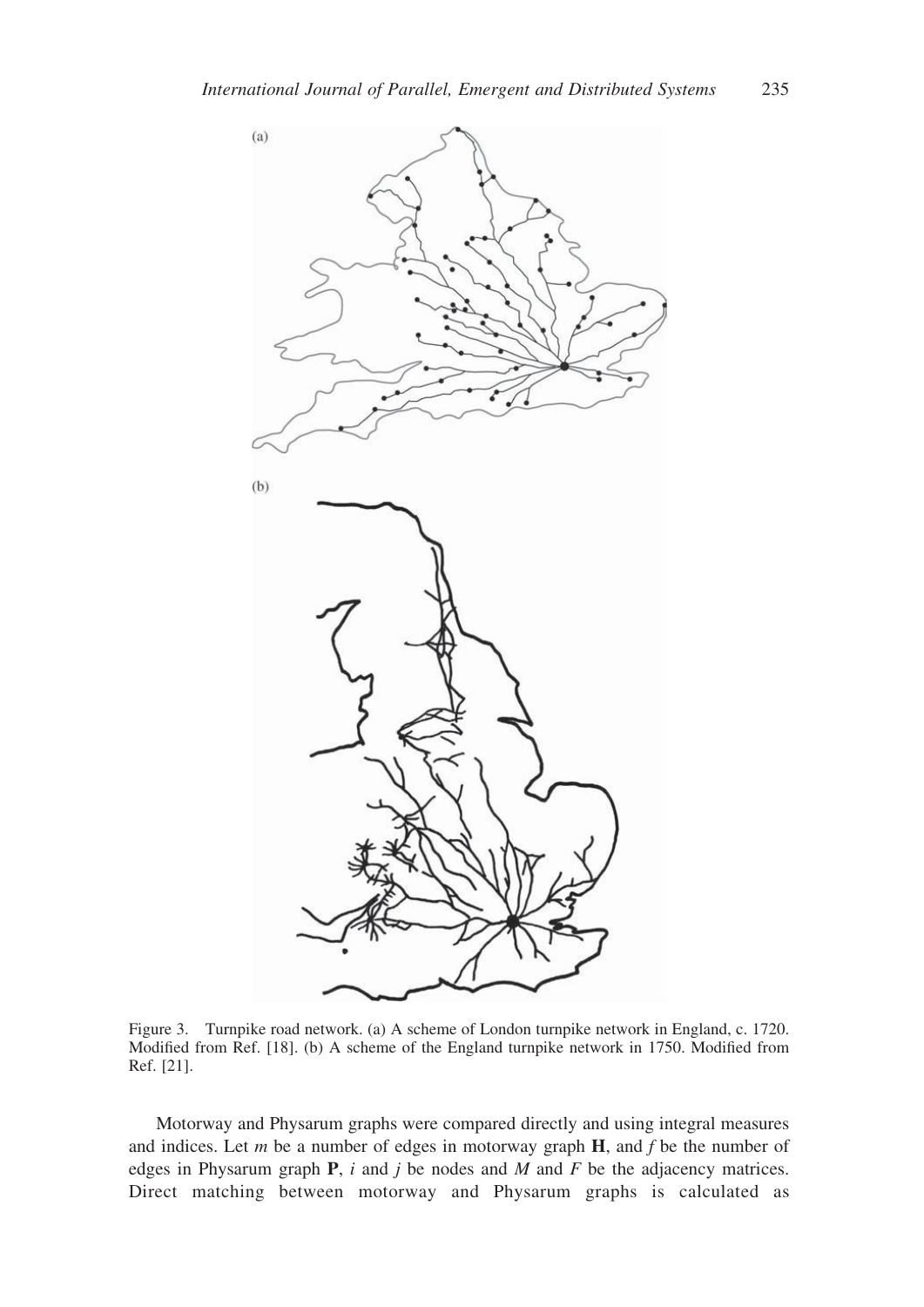

Figure 4. Physarum graphs  $P(\theta)$  for highest values of  $\theta$  which do not make the graphs disconnected.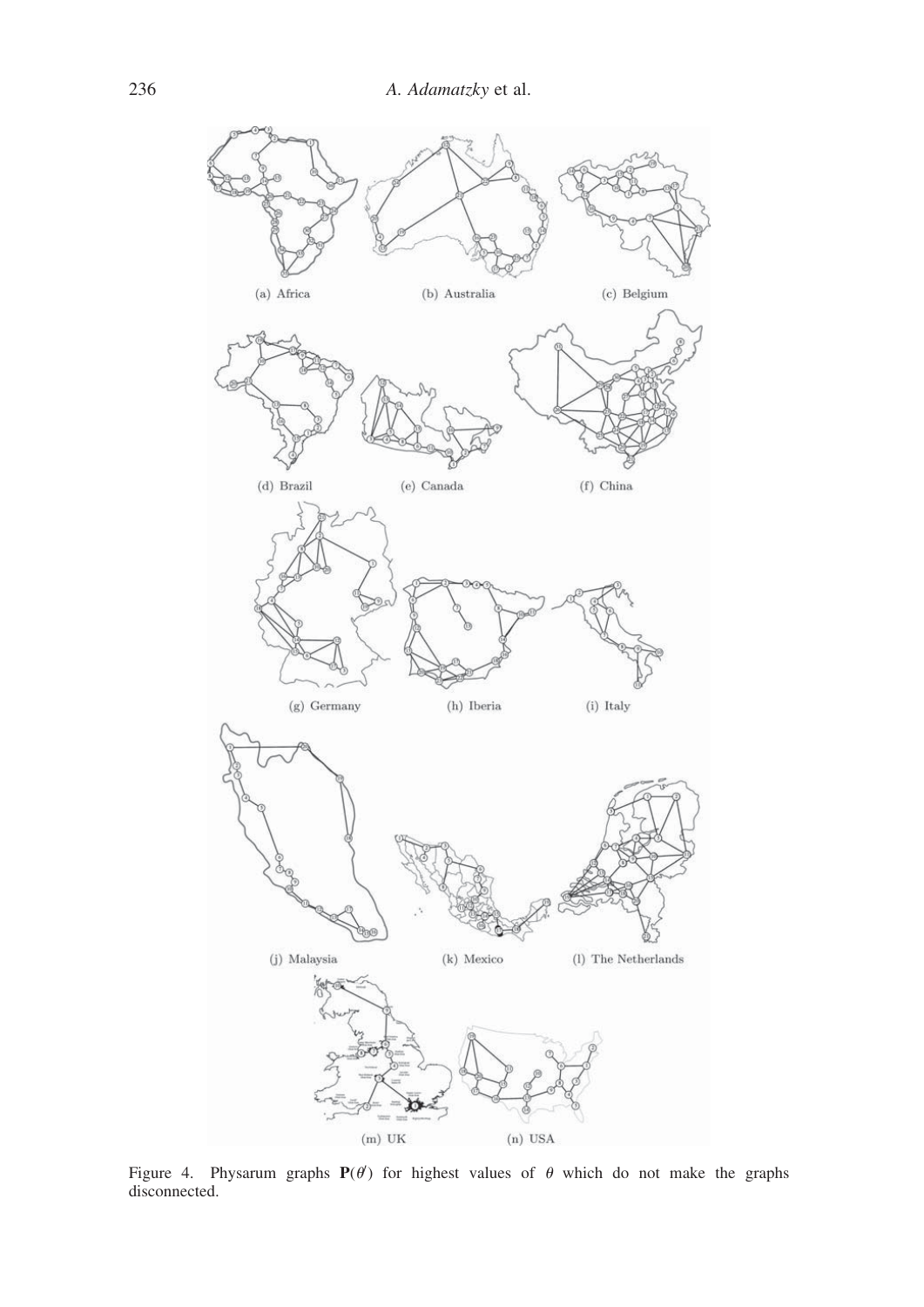

Figure 5. Motorway graphs H.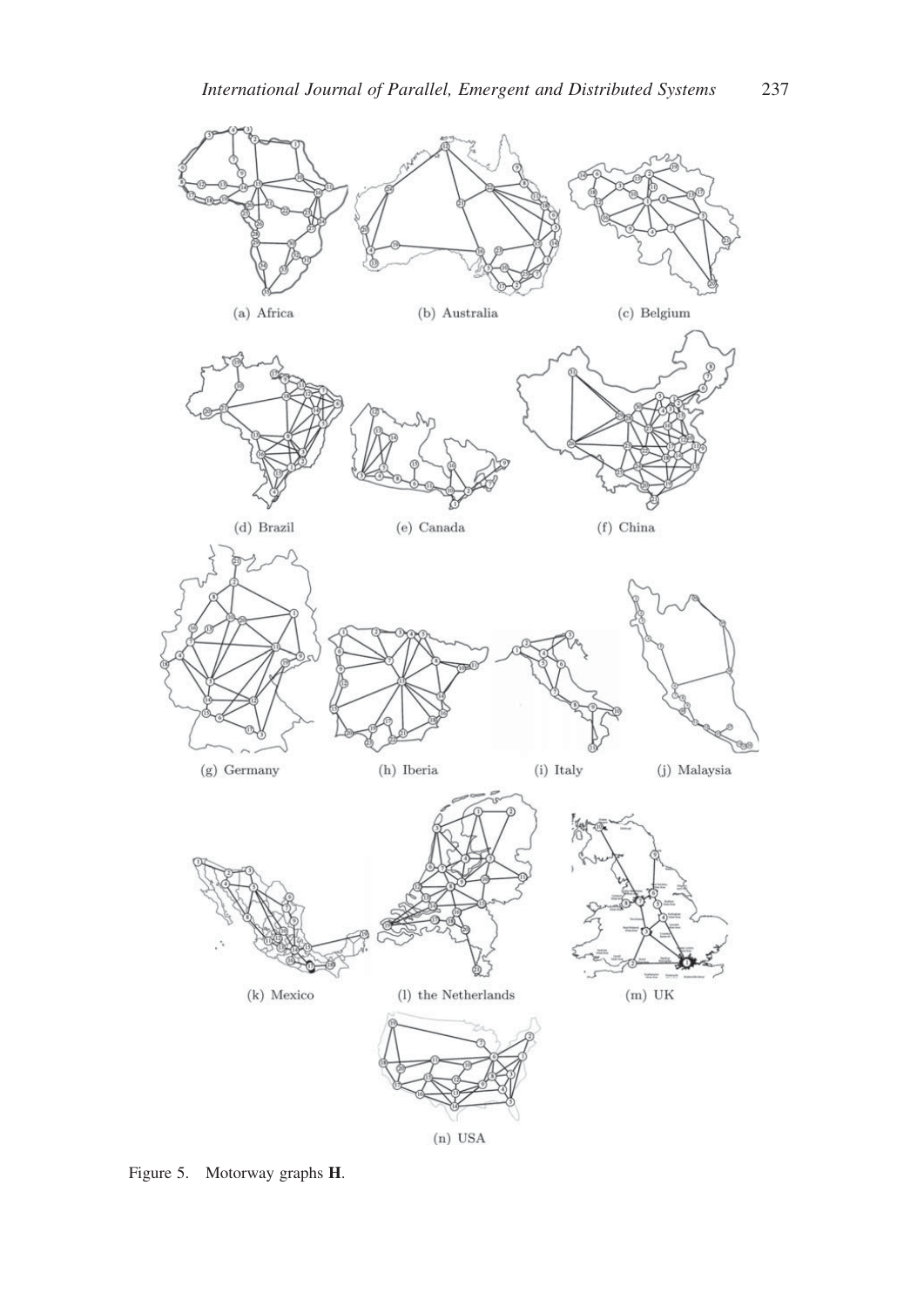$\mu = 1/m \sum_{ij} \xi(M_{ij}, F_{ij})$ , where  $\xi(M_{ij}, F_{ij}) = 1$  if  $M_{ij} = F_{ij}$ , and 0, otherwise. An economy of matching is calculated as  $\epsilon = \mu/f$ . Also, we compared the graphs by their average shortest path measured in nodes, average shortest path measured in normalised edge lengths [for each edge  $e \in E$ , we normalised its Euclidean length  $l(e)$  as  $l(e) \leftarrow l(e) / \max{l(e') : e' \in E}$ , average degrees (sum of degrees of nodes divided by a number of nodes), average edge length (of normalised edges), diameters (longest shortest path) in nodes and normalised edge lengths and maximum number of vertexindependent cycles (two cycles are independent of each other if they do not share nodes or edges).

To measure 'compactness' of graphs, we calculated average cohesion: let  $v_{ii}$  be a number of common neighbours of nodes  $i$  and  $j$ , and  $d_i$  is the degree of node  $i$ , then cohesion  $\kappa_{ii}$  between nodes i and j is calculated as  $\kappa_{ii} = \nu_{ii}/(d_i + d_i)$ . Three topological indices were calculated: Harary index [38],  $\Pi$ -index [23] and Randić index [40].

The Harary index is calculated as follows:  $H = 1/2 \sum_{ij} \chi(D_{ij})$ , where D is the graph distance matrix,  $D_{ij}$  is the length of a shortest path (in normalised edge lengths) between i and j and  $\chi(D_{ij}) = D_{ij}^{-1}$  if  $i \neq j$  and 0, otherwise. The  $\Pi$ -index shows a relationship between the total length of the graph  $L(G)$  and the distance along its diameter  $D(d)$  [23]:  $\Pi = L(G)/D(d)$ . The Randic´ index [40] is calculated as  $R = \sum_{ij} C_{ij} \times (1/\sqrt{(d_i \times d_j)})$ , where  $C_{ij}$  is an adjacency matrix,  $C = M$  or  $C = F$ .

### 3. Results

#### 3.1 Matching and economy

Top three regions in the best matches  $\mu$  between motorway and Physarum graphs are Malaysia, Italy and Canada and top three most economically  $\epsilon$  matched are Italy, Brazil and UK (Figure 6(b)).

**Finding 1.** Let  $C_1 \triangleleft C_2$  if  $\mu(C_1) \leq \mu(C_2)$ , then regions can be arranged in the following hierarchy of absolute Physarum matching: USA  $\triangleleft$  Brazil  $\triangleleft$  {Mexico, Iberia}  $\triangleleft$  Australia  $\triangleleft$ {Germany, UK}  $\lhd$  {Africa, the Netherlands }  $\lhd$  {China, Belgium }  $\lhd$  Canada  $\lhd$  Italy  $\lhd$ Malaysia.

We can consider a product of matching to economy  $\omega = \mu \cdot \epsilon$  as a rough parameter for estimating 'slime-optimality' of motorways approximation. By values of  $\omega$  regions can be arranged in the descending slime-optimality as follows (exact values of  $\omega$  are in brackets):

- (1) Italy (0.85),
- (2) Malaysia (0.76),
- (3) Canada (0.67), China (0.65), Belgium (0.6), Africa (0.6) and UK (0.59),
- (4) the Netherlands (0.49), Germany (0.48), Australia (0.47), Brazil (0.44), Mexico (0.42) and USA (0.4),
- (5) Iberia (0.34).

#### 3.2 Average degrees

Averages degrees of motorway graphs are usually lower than degrees of the corresponding Physarum graphs (Figure 7(a)). This is particularly visible with USA and Brazil motorway graphs, which average degrees are nearly 4.5 while Physarum graphs approximating the motorways have twice less average degree. Belgium, Canada and Malaysia show almost perfect match between Physarum and motorway graphs in average degrees (Figure 7(a)).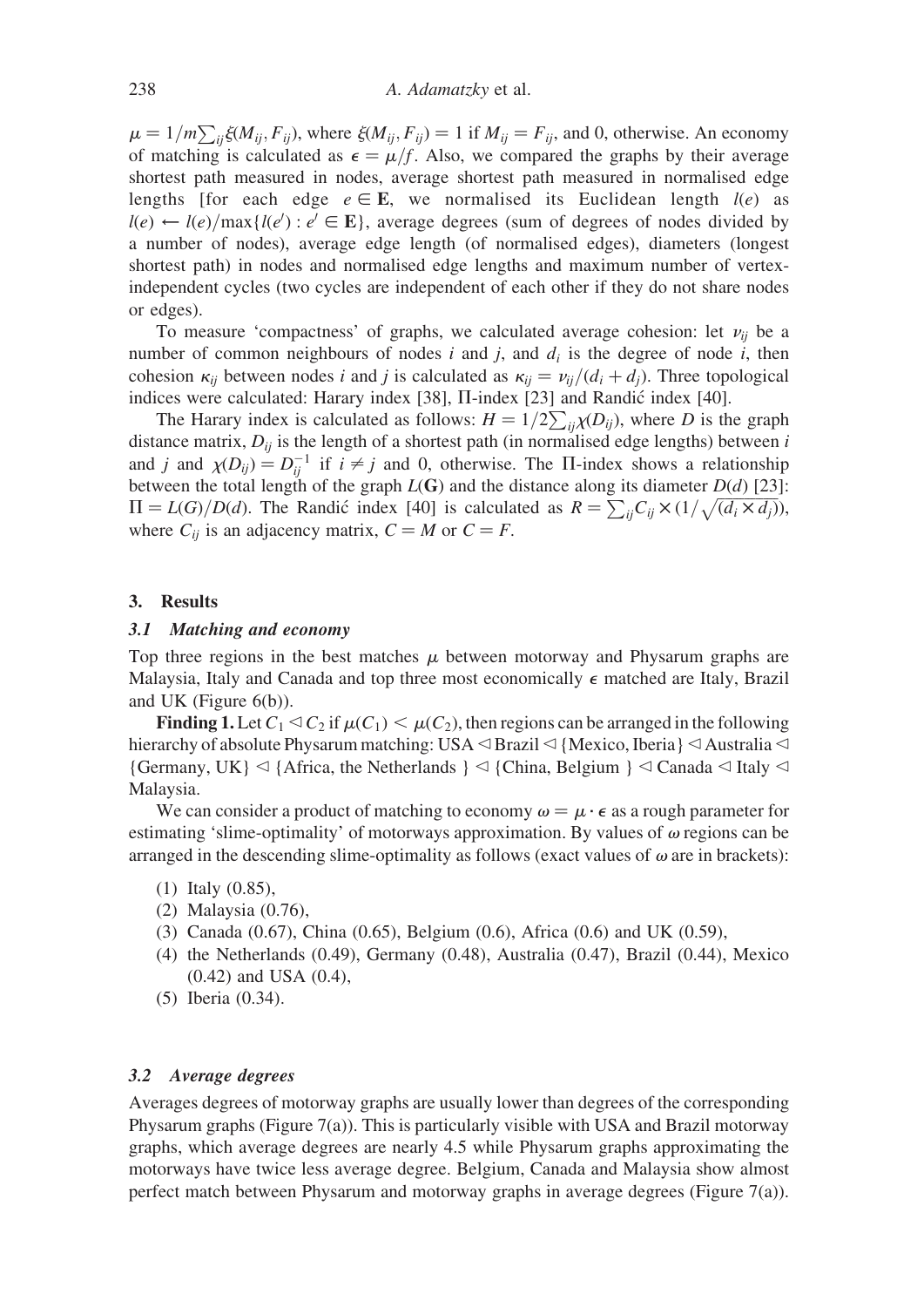

Figure 6. (a)  $\theta$  versus number of nodes and (b) matching  $\mu$  versus economy  $\epsilon$ .

### 3.3 Maximum number of independent cycles

Motorway and Physarum graphs of China, the Netherlands, Canada and Italy have the maximum number of independent cycles (Figure 7(b)) and show a good match. Other regions can be subdivided into two groups:

- . The number of independent cycles is higher in motorway graphs: Africa, Australia, Brazil, Mexico, UK and USA.
- . The number of independent cycles is higher in Physarum graphs: Belgium, Berlin, Canada, Germany, Iberia and Malaysia.

The maximum number of independent cycles may characterise the two properties of transport networks: fault-tolerance (more cycles indicate more chances for a transported objects to avoid faulty impassable links, sites of accidents and jams) and locality (distant links increase chances of two cycles of sharing a node). Thus, we can propose that China motorway network is most fault-tolerant and locally connected, while transport networks in Canada, Italy, Malaysia and UK could be sensitive to disasters and overloads.

### 3.4 Average edge length

The closest match between Physarum and motorway graphs in average edge length is observed for Italy, Iberia, Germany, Mexico, Canada and Malaysia (Figure 7(c)). The highest mismatch is shown by the Netherlands (edges of motorway graph are longer than edges of Physarum graph) and Brazil, Africa and USA (edges of Physarum are longer, in average, than of motorway graphs).

# 3.5 Average shortest paths

The average length of a shortest path between nodes shows little match between Physarum and motorway graphs (Figure 7(d),(e)). Usually Physarum graphs exhibit  $1.5-2$  times longer average shortest paths, this varies however between regions. Malaysia and Africa are the regions with longest average shortest paths, measured in nodes, in motorway and Physarum graphs (Figure 7(d)). When shortest paths are measured in normalised edge length, Africa and Brazil have longest average shortest paths in Physarum graphs, and Malaysia and Italy in motorways graphs. Countries which show closest match between Physarum and motorway graphs – in average shortest path, measured in nodes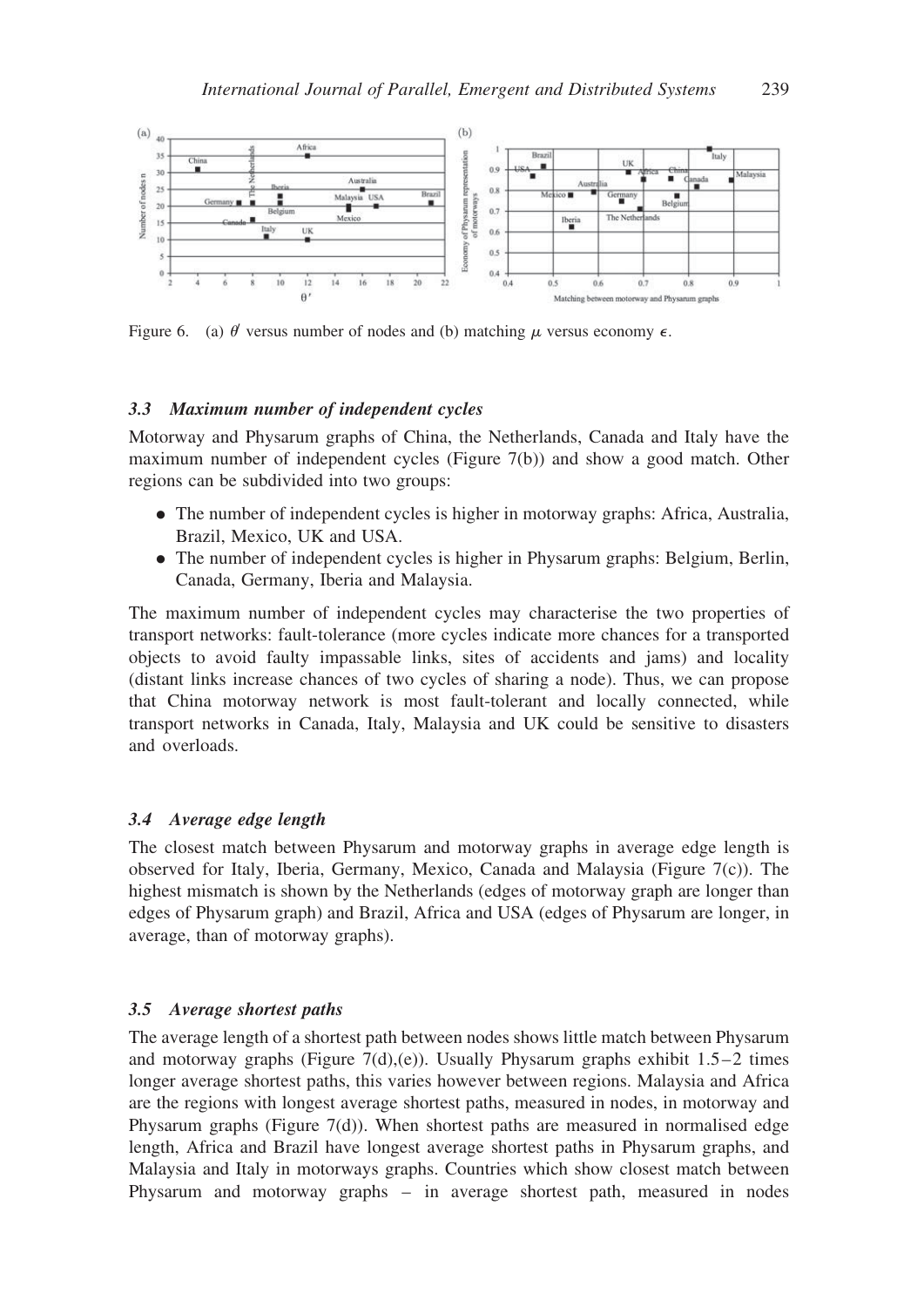

Figure 7. (a) Average degrees, (b) maximum number of vertex-independent cycles, (c) average edge link, (d) average length of a shortest path in nodes, (e) average length of a shortest path in real values, (f) diameter in nodes and (g) diameter in real values.

(Figure 7(d)) – are Canada, China and the Netherlands and – in average shortest path, measured in normalised lengths (Figure 7(e)) – are Belgium, Canada and China.

# 3.6 Diameters

Being the longest shortest path, the diameter shows even less matching between Physarum and motorway graphs (Figure  $7(f)(g)$ ) than average shortest path matching. Physarum graphs match motorways in diameter measured in nodes for Belgium, and in diameter measured in normalised lengths for Belgium, China and the Netherlands.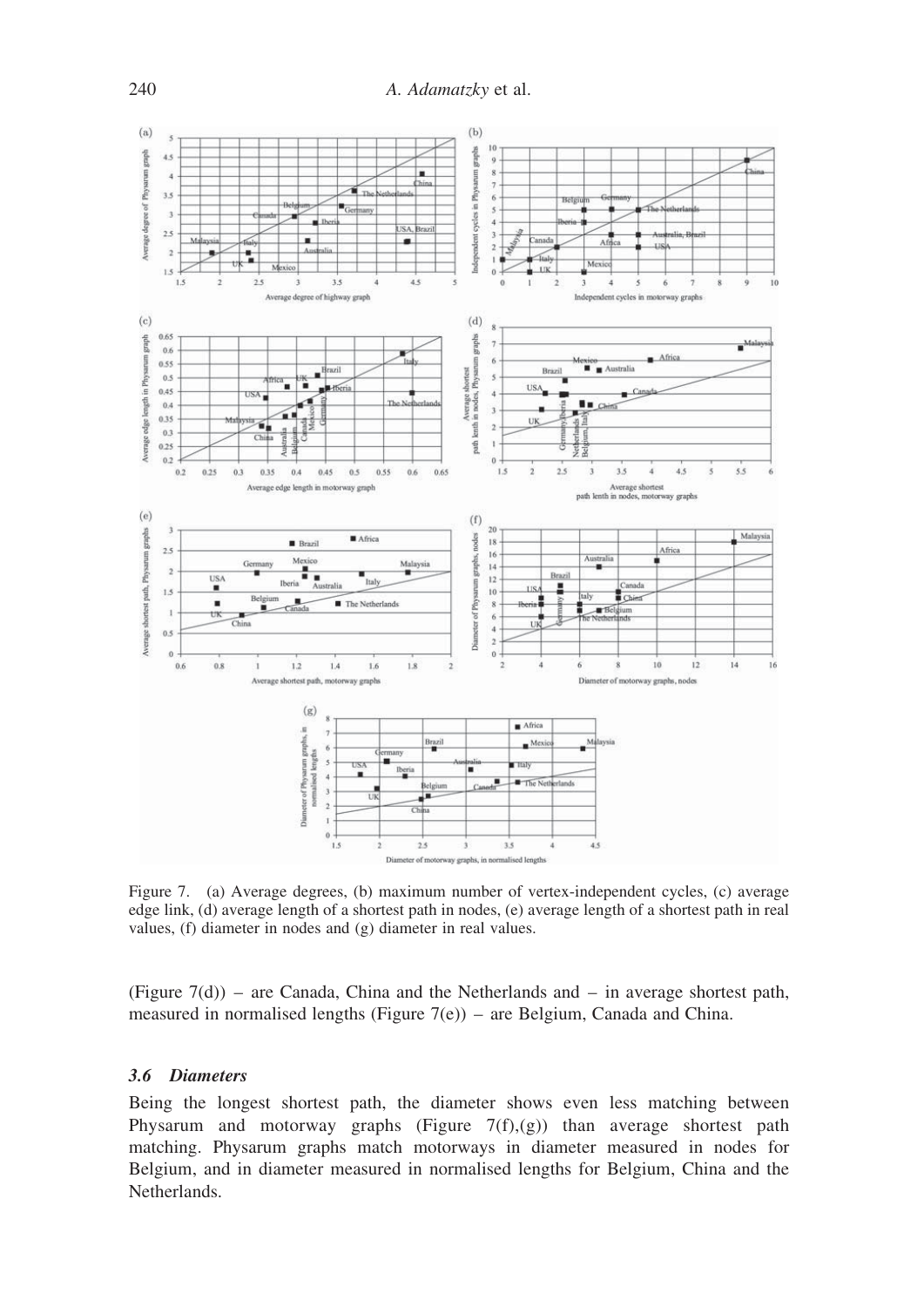

Figure 8. (a) Average cohesion, (b) the Harary index, (c) the  $\pi$  index and (d) the Randic<sup>i</sup> index.

# 3.7 Cohesion

For most regions considered, average cohesion of Physarum graphs is typically higher than of motorway graphs (Figure 8(a)). The difference is particularly strong for Brazil and USA, e.g. average cohesion of Brazilian motorway network is 0.8 while of the corresponding Physarum graphs it is 0.4. There is a match between Physarum and motorway graphs of Canada, Italy and the Netherlands. The top three entries with highest cohesion of motorway graph are Brazil, Canada, China and the Netherlands, and the top three regions with highest cohesion of Physarum graphs are Brazil, China and USA. Cohesion of each edge in the complete graph is  $n - 2/2(n - 1) \sim 0.44$ , this limit is nearly approached by  $H$  (Brazil; Figure 8(a)). Motorway and, especially, Physarum graphs of Malaysia and Italy show minimal cohesion, because cohesion is zero in chains and graphs with cycles over three nodes.

Finding 2. Physarum matches motorway network of Canada, Italy and the Netherlands in terms of compactness, local densities and fault-tolerance of transport networks.

Average cohesion is an indicator of compactness [28]. A sub-set of the graph with high cohesion remains connected even when some edges are removed, thus cohesion may characterise stability [43] or even fault-tolerance of graphs. The cohesion of a node is the minimum number of edges whose deletion makes the node a cut node of the resulting graph [41], thus the cohesion is used to characterise a local density of subgraphs [51], and it is related to centrality [20] and statistical properties of connectivity of graphs [48].

#### 3.8 The Harary index

The Harary index [38] is well known for its predictive properties in chemistry [26,27], and the index is based on the chemists intuitive expectation that distant sites in a structure should influence each other less than the near site' [34]. This is probably not the case with slime mould and man-made motorway networks. Only 4 out of 14 regions satisfy the relation  $|1 - \eta(P)/\eta(H)| \le 0.1$ : China, Canada, Belgium and Malaysia, where  $\eta$  is the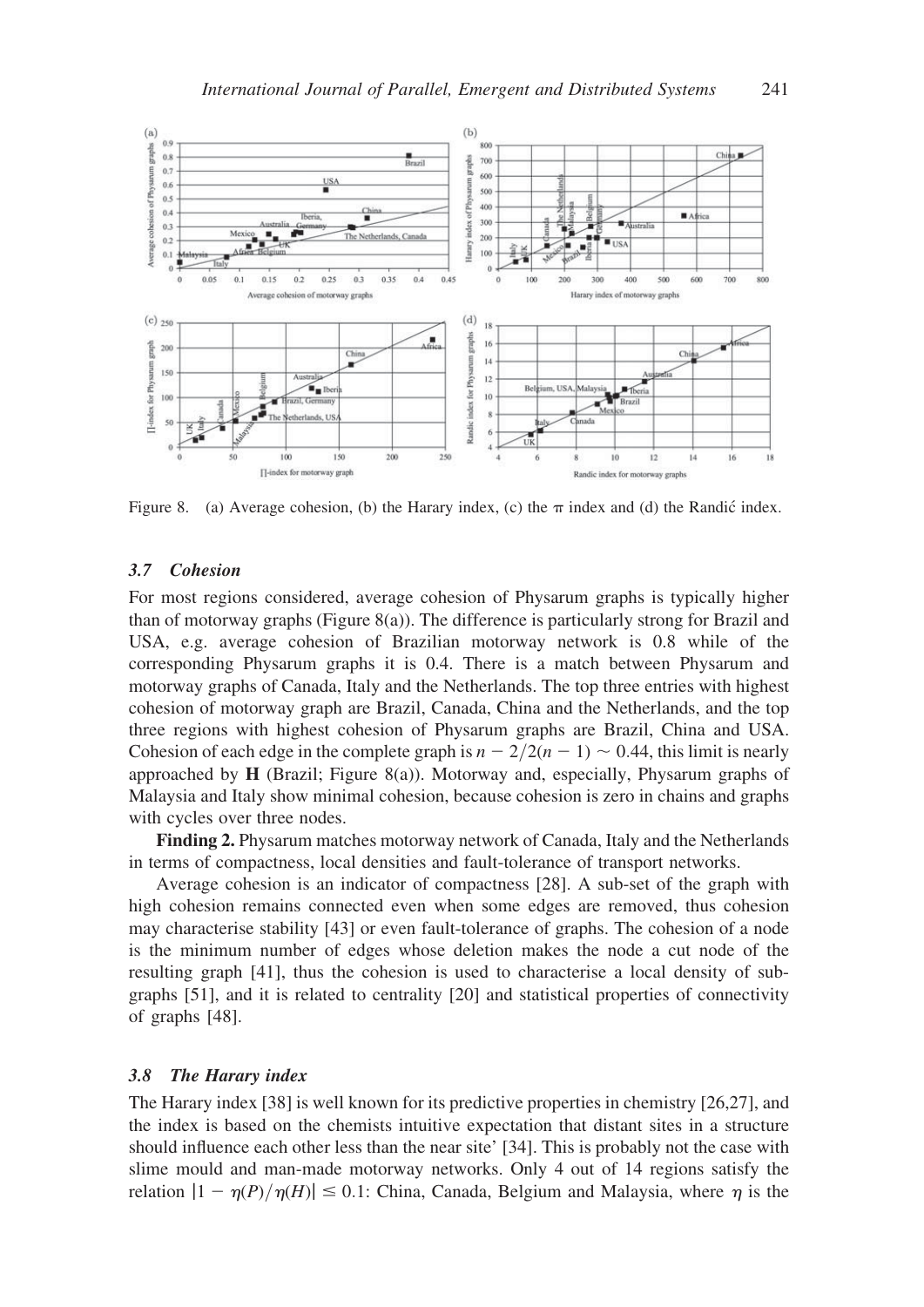Harary index. Physarum poorly approximates motorways, in terms of the Harary index, in Brazil and USA (Figure 8(b)).

# $3.9$  The H-index

Five regions show over 0.1 mismatch,  $|1 - \Pi(P)/\Pi(H)| > 0.1$ , between the  $\Pi$ -indices of Physarum and motorway graphs: Germany, Iberia, the Netherlands, Malaysia and USA (Figure 8(c)). This result is quite interesting. Recall, that the  $\Pi$ -index is a ratio of a total length of all normalised edges of a graph to a distance along the graph's diameter. Physarum graphs neither match motorways in diameters (Figure 7(f),(g)), nor do we witness a good match in average edge length, or shortest paths (Figure  $7(c)$ – $(e)$ ). However, when these factors are considered in proportion the match between the graphs occurs.

# 3.10 The Randic´ index

Finding 3. Physarum perfectly approximates motorway networks in terms of the Randic<sup> $\alpha$ </sup> index.

The Randić index  $R$  shows impeccable match between Physarum and motorway graphs (Figure 8(d) and Table 1). The largest value  $1 - R(H)/R(P) = 0.07$  is for Belgium motorway graph and the corresponding Physarum graph. Star graph has a minimum of the Randic´ index  $\sqrt{n-1}$  [19]. For an arbitrary graph G the boundaries are  $\sqrt{n-1} \le R(G) \le n/2$ . As we can see in Table 1, indices for all motorway and Physarum graphs are very close to upper boundary. The highest values for motorways are in Italy and USA, and for Physarum graphs are in Belgium, Malaysia and Canada.

The Randić index  $R$  (originally called by Milan Randić as molecular branching index) [40] characterises relationships between structure, property and activity of molecular components [25]. The index relates to diameter [24] and is actually the upper boundary of diameter [52]. It also relates to chromatic numbers of graphs and eigenvalues of adjacency matrices [33]. There are proven linear relationships between the Randic´ index and molecular polarisability, cavity surface areas calculated for water solubility of alcohols and hydrocarbons, biological potencies of anaesthetics [31], water solubility and boiling

| Country         | R(H)  | $R(\mathbf{P})$ | $1 - R(H)/R(P)$ | n/2  |
|-----------------|-------|-----------------|-----------------|------|
| Africa          | 16.98 | 16.88           | $-0.006$        | 17.5 |
| Australia       | 11.9  | 12.17           | 0.022           | 12.5 |
| Belgium         | 9.53  | 10.27           | 0.071           | 10.5 |
| <b>Brazil</b>   | 10.04 | 10.14           | 0.01            | 10.5 |
| Canada          | 7.25  | 7.76            | 0.066           | 8    |
| China           | 15.08 | 15.1            | 0.002           | 15.5 |
| Germany         | 9.94  | 10.15           | 0.02            | 10.5 |
| <i>Iberia</i>   | 10.62 | 11.11           | 0.045           | 11.5 |
| Italy           | 5.22  | 5.22            | $\theta$        | 5.5  |
| Malaysia        | 9.63  | 9.88            | 0.025           | 10   |
| Mexico          | 8.87  | 8.95            | 0.009           | 9.5  |
| The Netherlands | 10.09 | 10.17           | 0.008           | 10.5 |
| UK.             | 4.61  | 4.7             | 0.021           | 5    |
| <b>USA</b>      | 9.71  | 9.41            | $-0.031$        | 10   |

Table 1. Values of the Randic<sup>i</sup> ndex.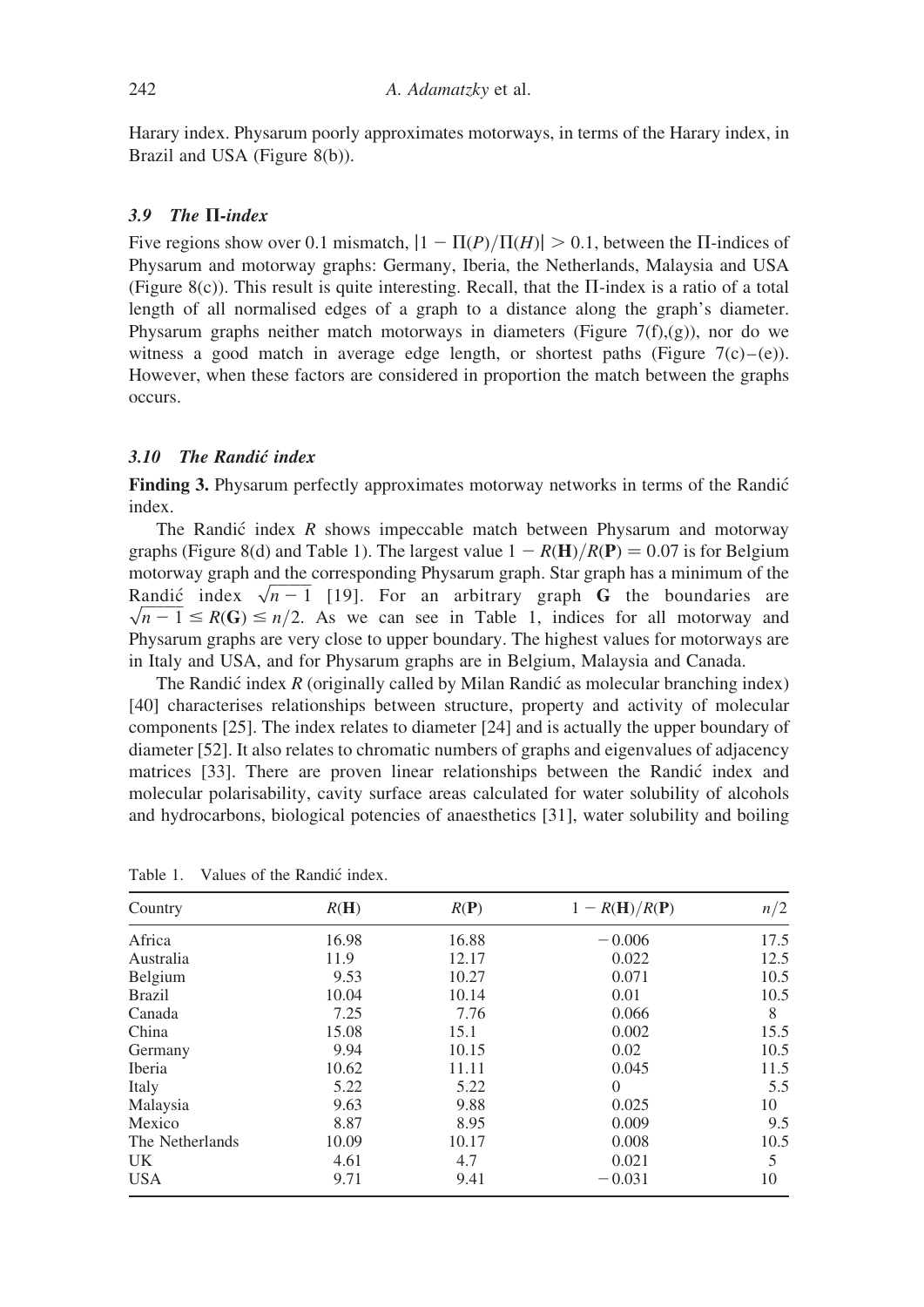point [30] and even bioconcentration factor of hazardous chemicals [42]. Estrada suggested the following structural interpretation: the Randic<sup>i</sup> index is proportional to an area of molecular accessibility, i.e. area 'exposed' to outside environment. Or we can say that the index is inversely proportional to areas of overlapping between spheres of specified radius enclosing the nodes. The more the overlapping, the less is the Randić index. In terms of transport networks, we can interpret external accessibility as transport inaccessibility, proportional to areas of country not served by existing motorway links.

Finding 4. Physarum well approximates motorway graphs in terms of transport accessibility.

Along the above discourse, we can speculate that UK, Italy and Canada (first three regions with the smallest Randic´ indices) have better transport coverage of their territories than Africa, China and Australia (top three regions with the highest Randic´ indices).

# 3.11 Extremal regions

We call a region extremal if it displays minimum or maximum values of at least one measure over its motorway or Physarum graphs. The extremal regions are listed in Table 2:

- $\bullet$  Africa shows maximum  $\Pi$ -index and Randic´ index on both **H** and **P**, and maximum average shortest path and diameter on P. This might indicate on critical dependencies between geographically close urban areas, large territorial spread of transport networks and relatively higher density of urban area along coasts (Figure 5(a)).
- . Brazil shows maximum average cohesion on H and P. This is because Brazil has highest (amongst regions studied) number of locally connected sub-graphs with largest number of dependent cycles (Figure 5(d)).
- . China shows maximum average degree, number of independent cycles and Harary index on H and P; minimum average edge length, average shortest path and diameter on P. These indicate on high accessibility of major urban area in China, and faulttolerance of Chinese motorways at a large scale (Figure 5(f)). The expressway network in China has been developed much recently, known as the national trunk highway system, and it is a high-standard transport system planned by the central government. The system is designed to be optimal and many factors were properly taken into account including terrains and landscapes.

| Measure $\mu$         | Max $\mu$ ( <b>H</b> ) | Min $\mu$ (H)   | Max $\mu(\mathbf{P})$ | Min $\mu(\mathbf{P})$ |
|-----------------------|------------------------|-----------------|-----------------------|-----------------------|
| Average degree        | China                  | Malaysia        | China                 | UK                    |
| Number of independent | China                  | Malaysia        | China                 | UK, Mexico            |
| cycles                |                        |                 |                       |                       |
| Average cohesion      | <b>Brazil</b>          | Malaysia        | <b>Brazil</b>         | Malaysia              |
| Average edge length   | The Netherlands        | Malaysia        | Italy                 | China                 |
| Shortest path, nodes  | Malaysia               | UK.             | Malaysia              | The Netherlands       |
| Shortest path         | Malaysia               | UK, USA         | Africa                | China                 |
| Harary index          | China                  | Italy           | China                 | Italy                 |
| $\Pi$ -Index          | Africa                 | UK.             | Africa                | UK                    |
| Randić index          | Africa                 | <b>UK</b>       | Africa                | UK                    |
| Diameter, nodes       | Malaysia               | Iberia, UK, USA | Malaysia              | UK                    |
| Diameter              | Malaysia               | <b>USA</b>      | Africa                | China                 |

Table 2. Geographical regions with extremal values of measures over motorway graphs H and Physarum graphs.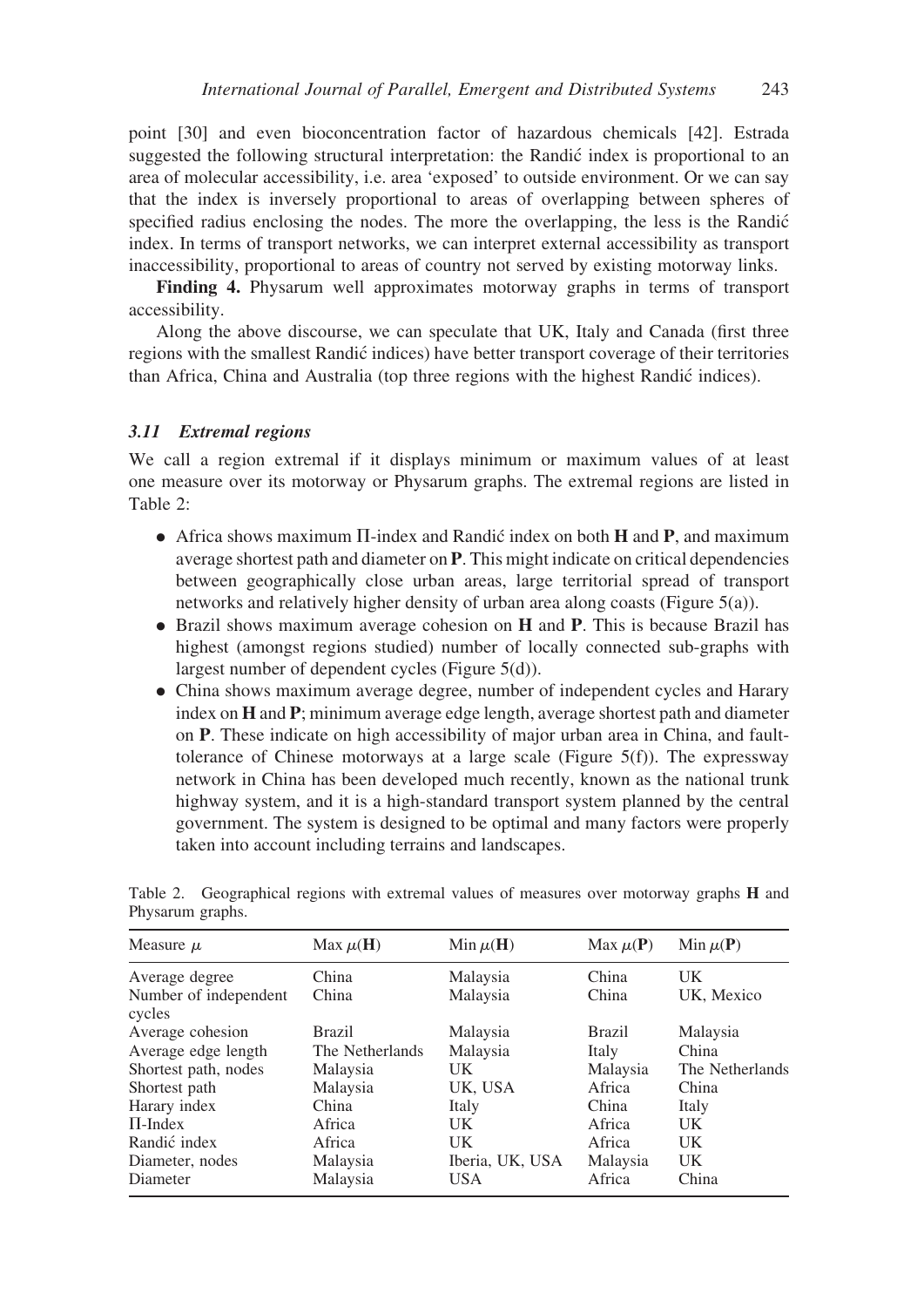- . Iberia has minimum diameter in nodes on H. The man-made transport network structure resembles a wheel with an 'axle' at Madrid, most major urban areas around coast forming a 'rim' linked to Madrid by 'spokes' (Figure 5(h)).
- . Italy shows minimum Harary index on H and P, and maximum average edge length on P. These are due to tree-like structure of the transport networks and constraining of the urban areas in the prolonged shape of the country (Figure 5(i)).
- . Malaysia shows maximum shortest path in nodes and diameter in nodes on H and P; minimum average cohesion on H and P; maximum average shortest path and diameter on H; and minimum average degree, number of independent cycles and average edge length on H. This is because Malaysian transport network does not have cycles and consists of a chain connecting urban areas along western coast (Figure 5(j)).
- . Mexico shows minimum number of independent cycles on P because the slime mould approximation is a tree, almost a chain with few branches (Figure 4(k)).
- The Netherlands shows maximum average edge length on **H** and minimum average shortest path in nodes on P, due to relatively compact location of urban areas with high density of local transport links (Figures 5(l) and 4(l)).
- UK shows minimum  $\Pi$ -index and Randic´ index and diameter in nodes on **H** and P; minimum average shortest path in nodes, shortest path on H and minimum average degree and number of independent cycles on  $P$  (Figures 5(m) and 4(m)).
- . USA shows minimum average shortest path, diameter in nodes and diameter on H. These are because the motorway system in USA was built with optimality yet efficiency in mind.

### 3.12 Bio-rationality of measures

In Table 3, we provide binary evaluation  $M(C, \mu)$  of matching between Physarum **P** and motorway **H** graphs calculated for each country C and measure  $\mu$  as follows:  $M(C, \mu) = 1$ if  $|1 - \mu(H(C))/\mu(P(C))| \le 0.1$  and 0, otherwise. A bio-rationality  $\beta$  of a measure  $\mu$  is a number of regions C for which  $\mu(\mathbf{H}(C)) = \mu(\mathbf{P}(C))$  (Table 3, bottom row).

**Finding 5.** Hierarchy of bio-rationality of measures: Randic´ index  $\geq_\beta$   $\Pi \geq_\beta$  average edge length, Harary index  $\geq_\beta$  average degree, number of independent cycles  $\geq_\beta$  shortest path, diameter  $\geq_\beta$  average cohesion  $\geq_\beta$  diameter in nodes  $\geq_\beta$  shortest path in nodes.

Matching between motorway graphs and Physarum graphs is most strongly expressed in the Randić index; further measures amongst the top ones are  $\Pi$ -index, Harary index and edge length. Thus, we can enhance Finding 3 as follows.

Finding 6. The Randic<sup>i</sup> index is the most biocompatible measure of transport networks.

The Randić index is used to characterise relationships between structure, property and activity of chemical molecules [25]; thus, we can speculate that in terms of structure/property/activity, Physarum almost perfectly approximates motorway networks in all regions!

#### 3.13 Bio-rationality of motorways

We calculate a bio-rationality of a motorway graph as follows  $\rho(C) = \sum_{\mu} |\xi| (1 \mu(\mathbf{H}(C))/\mu(\mathbf{P}(C)) \leq \varepsilon$ ,  $\xi(p) = 1$  if predicate p is true, and 0 otherwise. We chose  $\epsilon = 0.1$ . Values of bio-rationality of motorways are shown in last column in Table 3.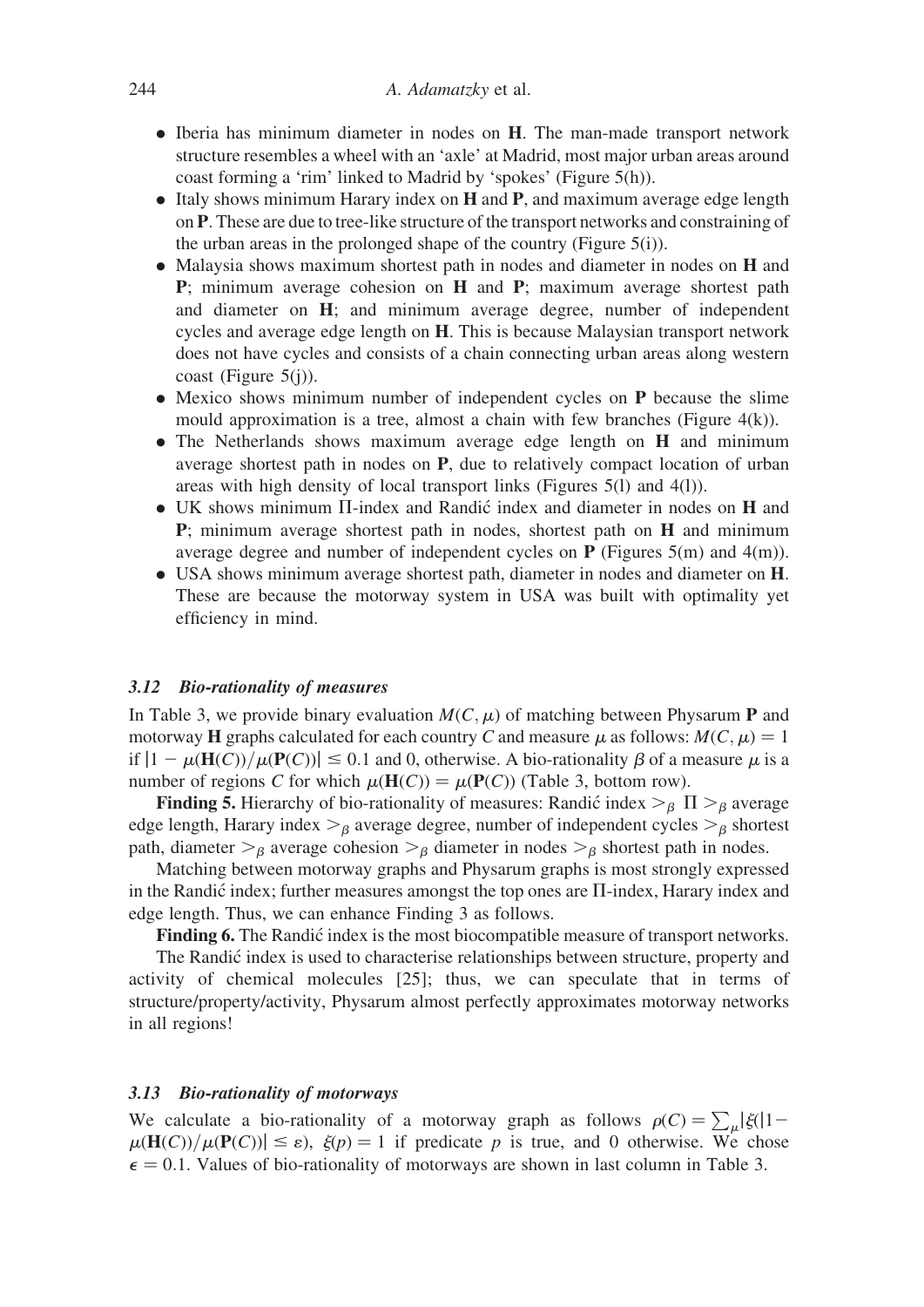|                                                                                                                           |                 |                        | .<br>ب  |       |                |        |       |                      |       |          |                    |
|---------------------------------------------------------------------------------------------------------------------------|-----------------|------------------------|---------|-------|----------------|--------|-------|----------------------|-------|----------|--------------------|
|                                                                                                                           | $\overline{A}V$ |                        | Edge    | SP in |                | Harary |       | The Randic Diameter, |       |          | Bio-rationality of |
|                                                                                                                           |                 | degree Cycles Cohesion | length  | nodes | S <sub>P</sub> | index  | index | index                | nodes | Diameter | motorways          |
| Africa                                                                                                                    |                 |                        |         |       |                |        |       |                      |       |          |                    |
|                                                                                                                           |                 |                        |         |       |                |        |       |                      |       |          |                    |
|                                                                                                                           |                 |                        |         |       |                |        |       |                      |       |          |                    |
|                                                                                                                           |                 |                        |         |       |                |        |       |                      |       |          |                    |
|                                                                                                                           |                 |                        |         |       |                |        |       |                      |       |          |                    |
|                                                                                                                           |                 |                        |         |       |                |        |       |                      |       |          |                    |
|                                                                                                                           |                 |                        |         |       |                |        |       |                      |       |          |                    |
|                                                                                                                           |                 |                        |         |       |                |        |       |                      |       |          |                    |
|                                                                                                                           |                 |                        |         |       |                |        |       |                      |       |          |                    |
| Australia<br>Belgium<br>Brazil<br>Cranada<br>Cranany<br>Cermany<br>Malaysia<br>Malaysia<br>Malaysia<br>Malaysia<br>Mexico |                 |                        |         |       |                |        |       |                      |       |          |                    |
|                                                                                                                           |                 |                        |         |       |                |        |       |                      |       |          |                    |
|                                                                                                                           |                 |                        |         |       |                |        |       |                      |       |          |                    |
| USA<br>UK                                                                                                                 |                 |                        |         |       |                |        |       |                      |       |          |                    |
| Bio-rationality<br>of measures                                                                                            |                 | $\mathbin{\sim}$       | $\circ$ |       | ς              |        | ∽     | $\overline{4}$       |       | ω        |                    |

Table 3. Matching between Physarum and motorway graphs for each country and each measure. Table 3. Matching between Physarum and motorway graphs for each country and each measure.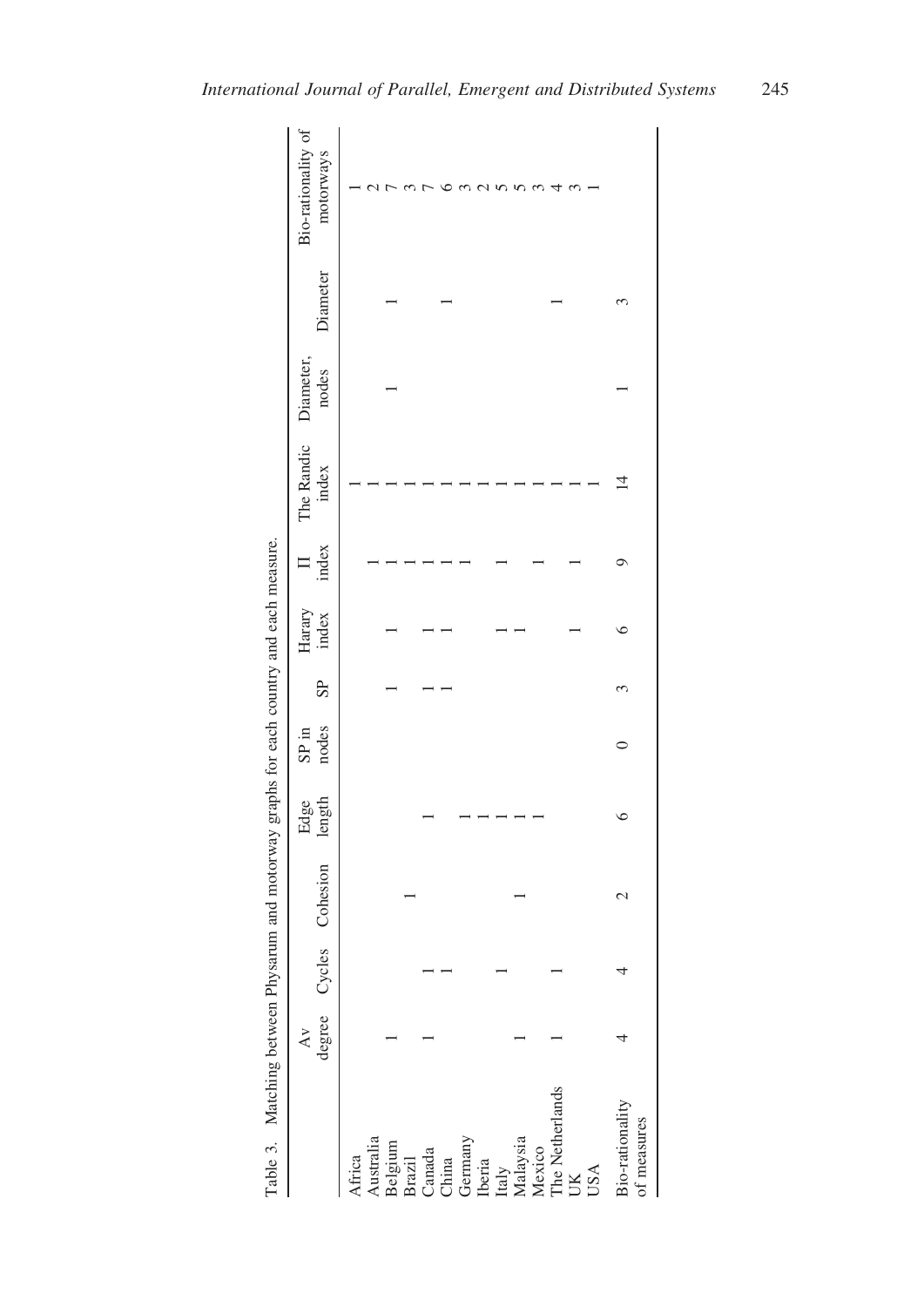Finding 7. Hierarchy of bio-rationality of regions is as follows:

{Belgium, Canada} >  $\sim_{\rho}$  China >  $\sim_{\rho}$  {Italy, Malaysia} >  $\sim_{\rho}$  the Netherlands >  $\sim_{\rho}$  {Brazil, Germany, Mexico, UK}  $>_{\rho}$  {Africa, USA}.

Comparing hierarchies of absolute matching, see Finding 1, with the above hierarchy of bio-rationality we find Belgium, Canada, China and Italy are at the intersection of first three levels of the hierarchies. We omit Italy because its shape is intrinsically restrictive and invokes rather trivial architectures of protoplasmic networks.

Finding 8. Motorway networks in Belgium, Canada and China are most affine to protoplasmic networks of slime mould P. polycephalum.

#### 4. Discussion

Based on the results of our previous laboratory experiments with slime mould imitating the development of transport networks in  $14$  regions  $[2-14,47]$ , we undertook a comparative analysis of the motorway and protoplasmic networks. We found that in terms of absolute matching between slime mould networks and motorway networks, the regions studied can be arranged in the following order of decreasing matching: Malaysia, Italy, Canada, Belgium, China, Africa, the Netherlands, Germany, UK, Australia, Iberia, Mexico, Brazil and USA. We compared the Physarum and the motorway graphs using such measures as average and longest shortest paths, average degrees, number of independent cycles, the Harary index, the  $\Pi$ -index and the Randic<sup> $i$ </sup> index. We found that in terms of these measures, motorway networks in Belgium, Canada and China are most affine to protoplasmic networks of slime mould P. polycephalum. With regard to measures and topological indices, we demonstrated that the Randic´ index could be considered as most biocompatible measure of transport networks, because it matches incredibly well with the slime mould and man-made transport networks, yet efficiently discriminates between transport networks of different regions.

#### References

- [1] A. Adamatzky, Developing proximity graphs by Physarum polycephalum: Does the plasmodium follow Toussaint hierarchy?, Parallel Process. Lett. 19 (2008), pp. 105– 127.
- [2] A. Adamatzky and S.G. Akl, *Trans-Canada slimeways: Slime mould imitates the Canadian* transport network, Int. J. Nat. Comput. Res. (2012), accepted.
- [3] A. Adamatzky and R. Alonso-Sanz, Rebuilding Iberian motorways with slime mould, Biosystems 105 (2011), pp. 89-100.
- [4] A. Adamatzky, B. De Baets, and W. Van Dessel, *Slime mould imitation of Belgian transport* networks: Redundancy, bio-essential motorways, and dissolution, arXiv:1112.4507v1 [nlin.AO].
- [5] A. Adamatzky and P.P.B. de Oliveira, *Brazilian highways from slime mold's point of view*, Kybernetes 40 (2011), pp. 1373– 1394.
- [6] A. Adamatzky, Z. Ibrahim, A.F.Z. Abidin, and B. Muhammad, Slime mould approximates Malaysian expressways: Is there a bio-logic behind the transport network?, Submitted (2012).
- [7] A. Adamatzky and A. Ilachinski, Slimy interstates: Slime mould imitates the USA interstates system, Complex Syst. (2012), accepted.
- [8] A. Adamatzky and J. Jones, *Road planning with slime mould: If Physarum built motorways it* would route M6/M74 through newcastle, Int. J. Bifurcation Chaos 20 (2010), pp. 3065 –3084.
- [9] A. Adamatkzy and A.V.D.M. Kayem, Biological evaluation of trans-African highways, Eur. J. Phys. ST (2012), accepted.
- [10] A. Adamatzky, M. Lees, and P.M.A. Sloot, *Bio-development of motorway networks in the* Netherlands: A slime mould approach, Adv. Complex Syst. (2012), accepted.
- [11] A. Adamatzky, G. Martínez, S. Chapa-Vergara, R. Asomoza-Palacio, and C. Stephens, Approximating Mexican highways with slime mould, Nat. Comput. 10 (2011), pp. 1195– 1214.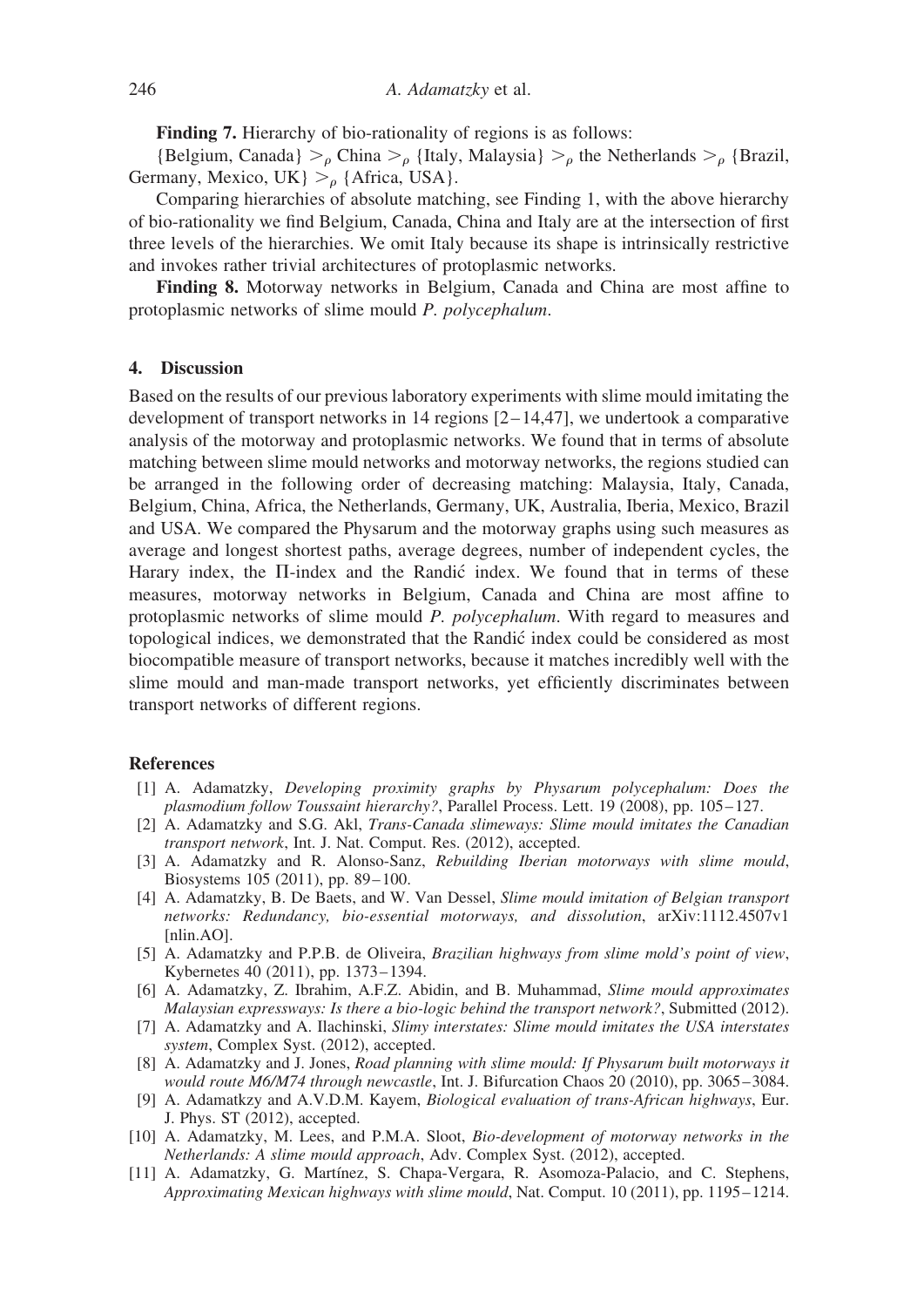- [12] A. Adamatzky and M. Prokopenko, Slime mould evaluation of Australian motorways, Int. J. Parallel Emergent Distrib. Syst. (2011). Available at http://www.tandfonline.com/ doi/abs/10.1080/17445760.2011.616204.
- [13] A. Adamatzky and T. Schubert, Schlauschleimer in Reichsautobahnen: Slime mould imitates motorway network in Germany, Submitted (2012).
- [14] A. Adamatzky, X.-S. Yang, and Y.-X. Zhao, Slime mould imitates transport networks in China, Submitted (2011).
- [15] A. Barrat, M. Barthelemy, and A. Vespignani, Dynamical Processes in Complex Networks, Cambridge University Press, Cambridge, 2008.
- [16] H. Belloc, *The Road*, Fisher Unwin, London, Cited by [18] 1924.
- [17] M. Beuthe, V. Himanen, A. Reggiani, and L. Zamparini (eds.), Transport Developments and Innovations in an Evolving World, Springer, 2004.
- [18] D. Bogart, Neighbors, networks, and the development of transport systems: Explaining the diffusion of turnpike trusts in eighteenth century England, J. Urban Econ. 61 (2007), pp. 238–262.
- [19] B. Bollobás and P. Erdös, Graphs of extremal weights, Ars Comb. 50 (1998), pp. 225–233.
- [20] S.P. Borgatti and M.G. Everett, A graph-theoretic perspective on centrality, Soc. Netw. 28  $(2006)$ , pp.  $466 - 484$ .
- [21] H. Davies, From Trackways to Motorways. 5000 Years of Highway History, Tempus, London, 2006.
- [22] M. Dorigo and T. Statzle, Ant Colony Optimization, Bradford Books, London, 2004.
- [23] C. Ducruet and J.-P. Rodrigue, Graph theory: Measures and indices, http://people.hofstra.edu/ geotrans/eng/ch1en/meth1en/ch1m3en.html (2012).
- [24] Z. Dvořák, B. Lidický, and R. Škrekovski, Randić index and the diameter of a graph, Eur. J. Comb. 32 (2011), pp. 434– 442.
- [25] E. Estrada, Generalization of topological indices, Chem. Phys. Lett. 336 (2001), pp. 248–252.
- [26] E. Estrada and L. Rodríguez, Matrix algebraic manipulations of molecular graphs. 2. Hararyand MTI-like molecular descriptors, Commun. Math. Chem. 35 (1997), pp. 157– 167.
- [27] E. Estrada, L. Rodríguez, and A. Gutiérrez, Matrix algebraic manipulations of molecular graphs. 1. Graph theoretical invariants based on distances and adjacency matrices, Commun. Math. Chem. 35 (1997), pp. 145–156.
- [28] L. Egghe and R. Rousseau, BRS-compactness in networks: Theoretical considerations related to cohesion in citation graphs, collaboration networks and the internet, Math. Comput. Model. 37 (2003), pp. 879– 899.
- [29] I. Gutman and N. Trinajstic<sup>\*</sup>, Graph theory and molecular orbitals, total-electron energy of alternant hydrocarbons, Chem. Phys. Lett. 17 (1972), pp. 535–538.
- [30] L.H. Hall, L.B. Kier, and W.J. Murray, *Molecular connectivity. II. Relationship to water* solubility and boiling point, J. Pharm. Sci. 64 (1975), pp. 1974– 1977.
- [31] L.B. Kier, L.H. Hall, W.J. Murray, and M. Randić, Molecular connectivity. I. Relationship to nonspecific local anesthesia, J. Pharm. Sci. 64 (1975), pp. 1971 –1974.
- [32] J. Larsen, J. Urry, and K. Axhausen, *Mobilities, Networks, Geographies*, Ashgate Publishing, 2006.
- [33] X. Li, Y. Shi, and L. Wang, An updated survey on the Randić index, Math. Chem. Monogr. (6)  $(2008)$ , pp.  $9-47$ .
- [34] B. Lučić, A. Miličević, S. Nikolić, and N. Trinajstić, Harary index twelve years later, Croat. Chem. Acta 75 (2002), pp. 847– 868.
- [35] T. Nakagaki, Smart behavior of true slime mold in a labyrinth, Res. Microbiol. 152 (2001), pp. 767–770.
- [36] T. Nakagaki, H. Yamada, and A. Toth, *Path finding by tube morphogenesis in an amoeboid* organism, Biophys. Chem. 92 (2001), pp. 47 – 52.
- [37] T. Nakagaki, M. Iima, T. Ueda, y. Nishiura, T. Saigusa, A. Tero, R. Kobayashi, and K. Showalter, Minimum-risk path finding by an adaptive amoeba network, Phys. Rev. Lett. 99 (2007), 068104.
- [38] D. Plavsić, S. Nikolić, N. Trinajstić, and Z. Mihalić, On the Harary index for the characterization of chemical graphs, J. Math. Chem. 12 (1993), pp. 235– 250.
- [39] S. Olariu and M.C. Weigle, Vehicular Networks: From Theory to Practice, Chapman and Hall/CRC, Utrech, 2009.